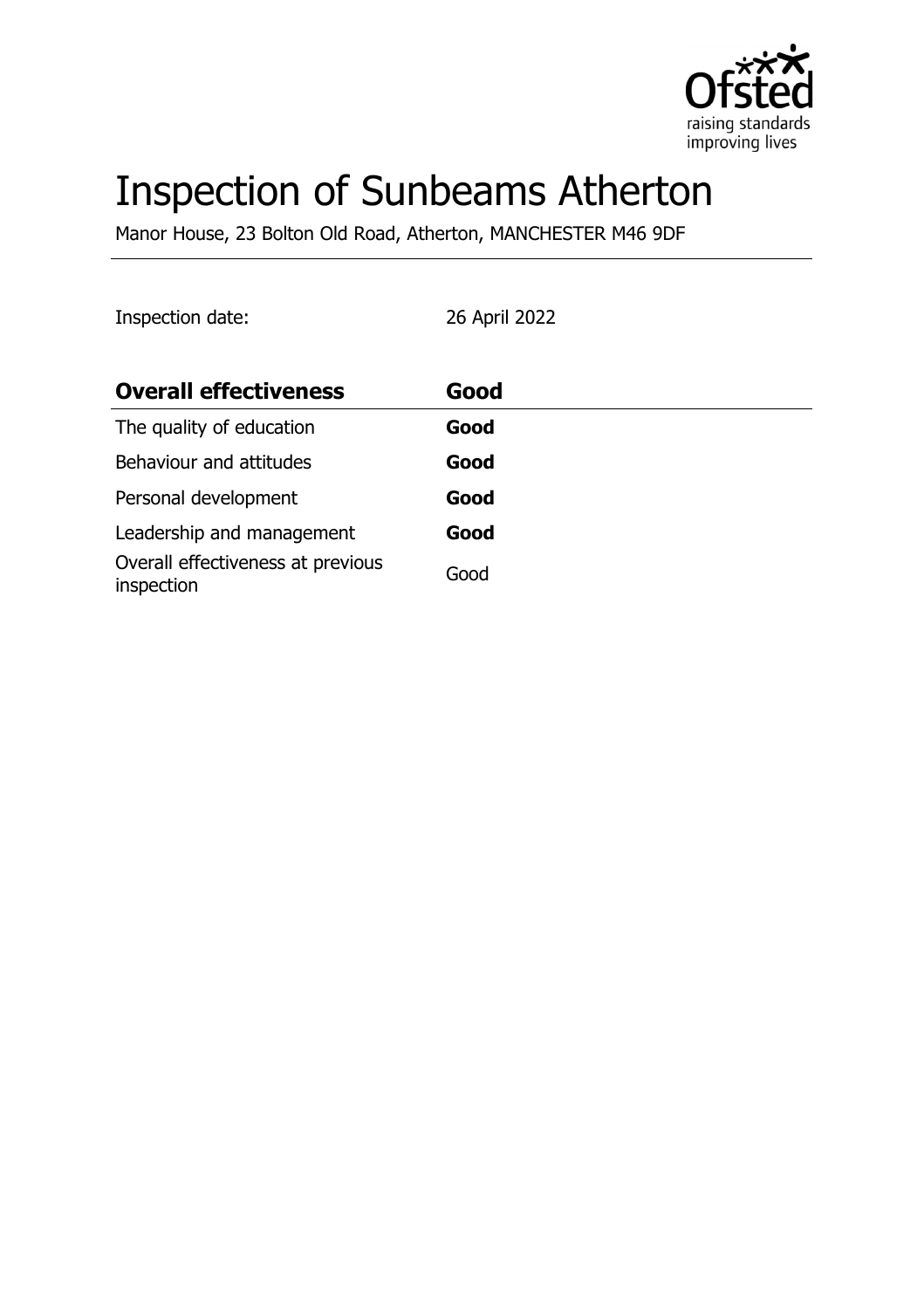

# **What is it like to attend this early years setting?**

#### **The provision is good**

On arrival, children are enthusiastically welcomed into this safe, very wellmaintained nursery. Familiar staff individually greet children in the reception area before escorting them to their room. Children's personal development and their emotional well-being is at the heart of staff practice throughout the nursery. Children are happy and enjoy their time here. They thrive on the positive relationships that they quickly develop with key members of staff. Babies benefit from affectionate and consistent relationships. Established sleep-time routines and the caring presence of well-known staff help children under two years to drift gently off to sleep.

Children demonstrate a strong sense of belonging and excitedly explore the activities on offer. They make meaningful choices about where they want to play. For example, they move safely and confidently between the busy, vibrant 'messy room' and the quieter more-relaxing playroom throughout the day. Children are well supported by staff as they become curious, confident learners who are keen to try new things. Children's enthusiasm to investigate and find out more is routinely triggered by exceptionally well-presented activities. Children of all ages enjoy sensory play in abundance. Toddlers beam in delight, eager to investigate the 'magical tea party' that staff have created among brightly coloured, squishy crystals. Overall, children enjoy a rich, well-sequenced curriculum that helps them to develop the skills and attitudes they will need to be successful in their learning.

### **What does the early years setting do well and what does it need to do better?**

- $\blacksquare$  Staff have high aspirations for all children. They provide the support and encouragement children need to help ensure every child gets a good start in their education. When needed, staff work with other professionals to implement strategies for children with special educational needs and/or disabilities.
- Staff are mindful of the impact that the COVID-19 pandemic has had on the development of children's speech. In the main, staff model language very well and children's communication and language skill are given a high priority throughout the setting. However, on occasion, not all staff give enough consideration to children's current capabilities, particularly in the toddler room. This means that some children are, at times, overwhelmed by complex sentences and the large number of words staff introduce to them. Staff do not always focus enough on the repetition of key words in order to help young children commit new words to memory to further extend their vocabulary.
- $\blacksquare$  Pre-school staff excitedly introduce new activities. This infectious enthusiasm means that children cannot wait to investigate the contents of the large tray. Skilled staff effectively use well-timed questions to extend children's learning. For example, children become absorbed as they start to think and consider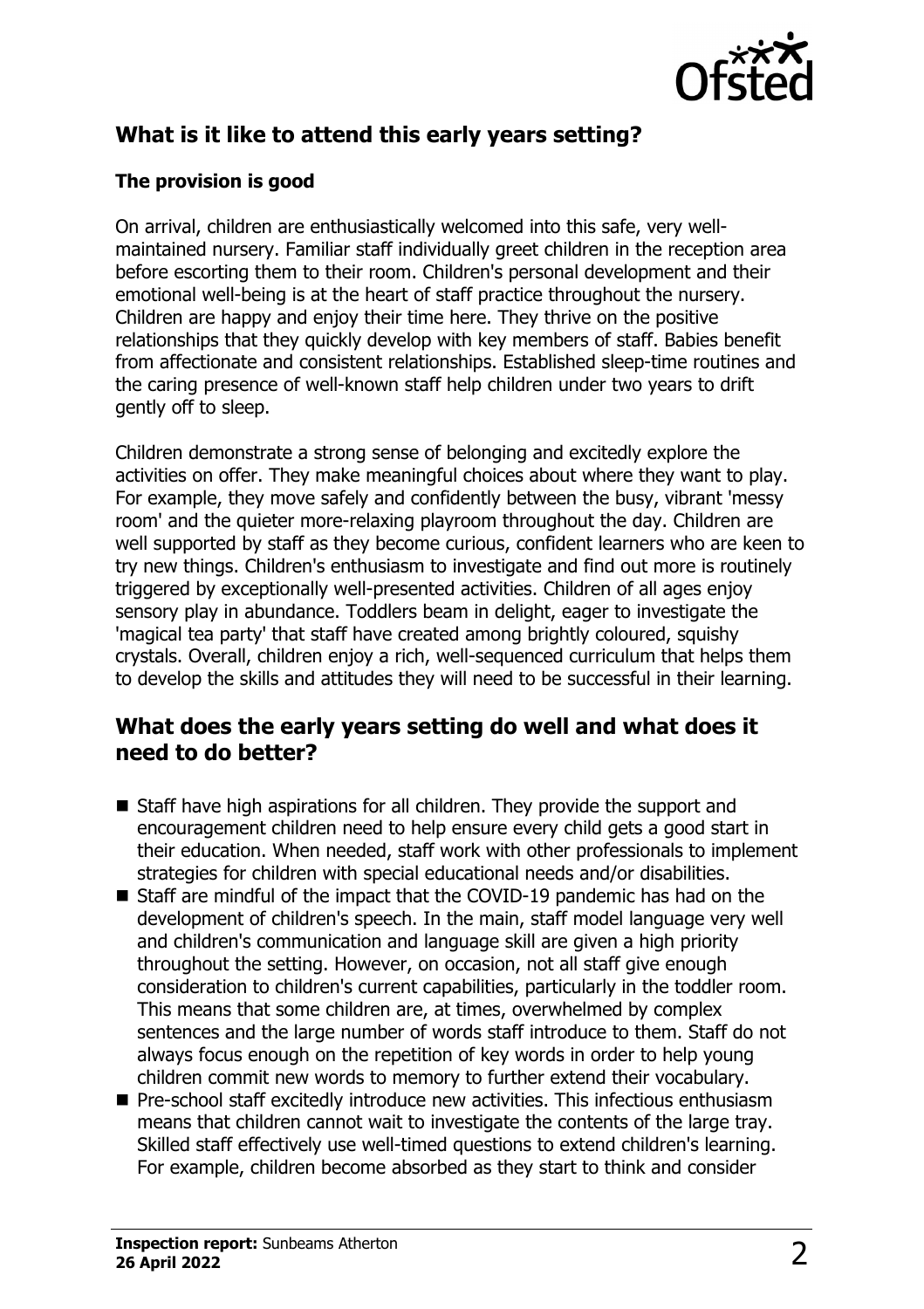

which is the quickest way to defrost the ice cubes so they can explore what has been frozen inside.

- Children are becoming increasingly independent. Routine experiences are well used to provide meaningful learning. Children persevere to solve simple problems as they play and complete routine tasks. For example, when helping to set the table, it appears there are not enough plates despite a child correctly counting the number needed. The child takes time to think. She confirms that there are the right number of plates, but it looks like one is missing because it is not in the right place.
- $\blacksquare$  Children are learning about the importance of a healthy lifestyle and how this helps to promote their good health and well-being. They have daily opportunities to be physically active outdoors. However, opportunities for older, moreadventurous children to develop new physical skills are limited. Children enjoy a wide range of freshly prepared, healthy meals and snacks. The 'take home bear' is used to help raise children's awareness of their oral health and the importance of brushing their teeth.
- Partnerships with parents are very strong. Parents comment very positively on the care and quality of education that their children receive. They feel extremely well informed about their child's time and talk enthusiastically about the online system, which they say provides them with a real insight into their child's time at the nursery.
- $\blacksquare$  During the COVID-19 pandemic, the manager, supported by the senior leadership team, provided a high level of support for staff working directly with the children. Their ethos of 'happy staff, happy children' has helped to maintain staff morale during this difficult time. Overall, professional development is good. Staff discuss training needs at regular supervision sessions and regularly access online training.

# **Safeguarding**

The arrangements for safeguarding are effective.

Staff are alert to the possible indicators of abuse. They have completed relevant training and fully understand the importance of their role and responsibility regarding child protection. Staff respond immediately to help protect children from further harm if they have any concerns about a child's welfare. Information is prominently displayed, which provides all staff with immediate access to relevant contact details for their local safeguarding partners. Staff routinely implement effective risk assessments to help ensure that children can move and play safely. Clear explanations help to raise children's awareness of risk and develop their understanding of how to keep themselves and others safe while they play.

# **What does the setting need to do to improve?**

**To further improve the quality of the early years provision, the provider should:**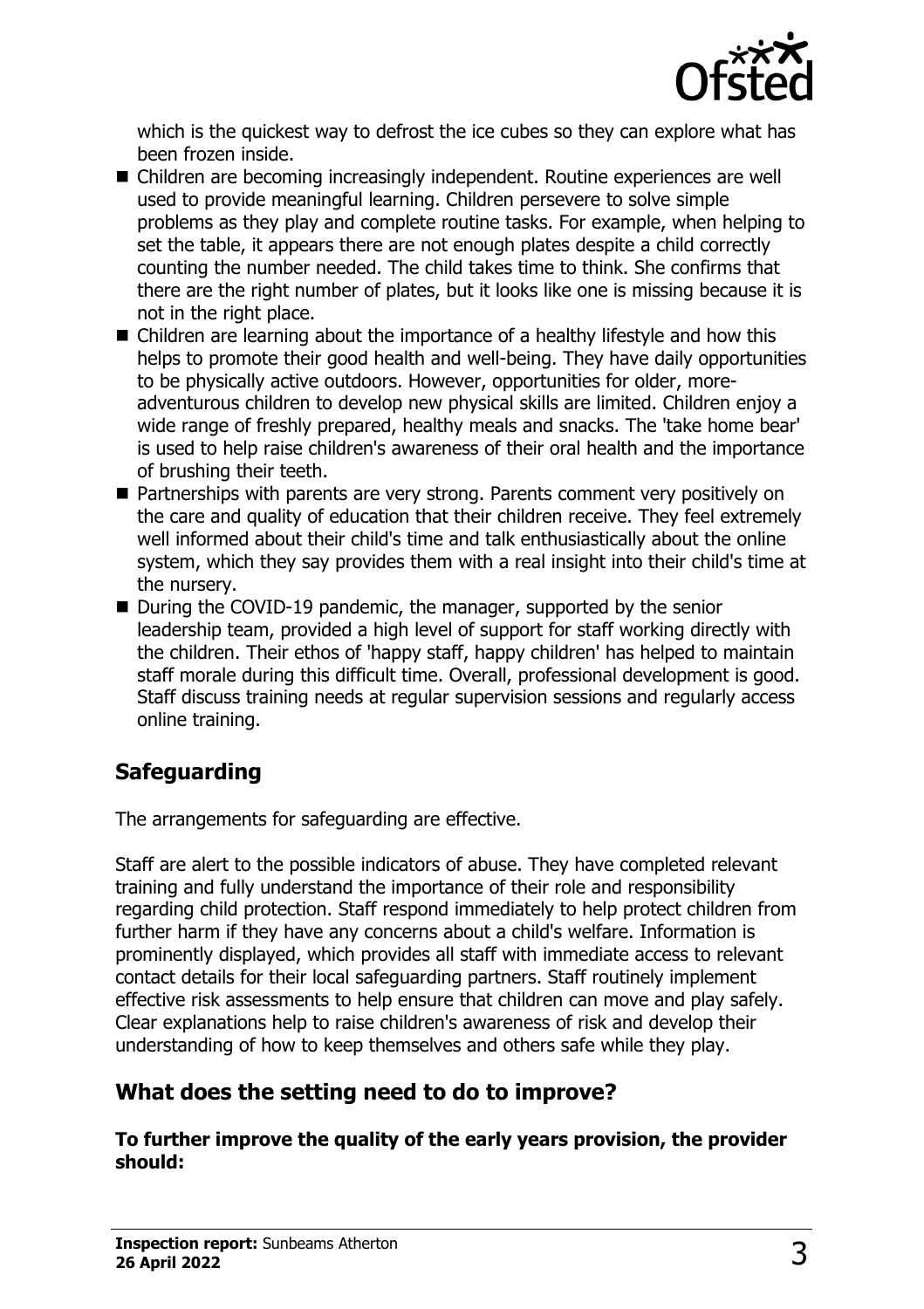

- extend the programme of professional development to help ensure that all staff consistently deliver a high-quality educational programme for language and communication
- $\blacksquare$  strengthen the educational programme for physical development to provide greater challenge and increased opportunities to develop overall body strength, balance, coordination and agility.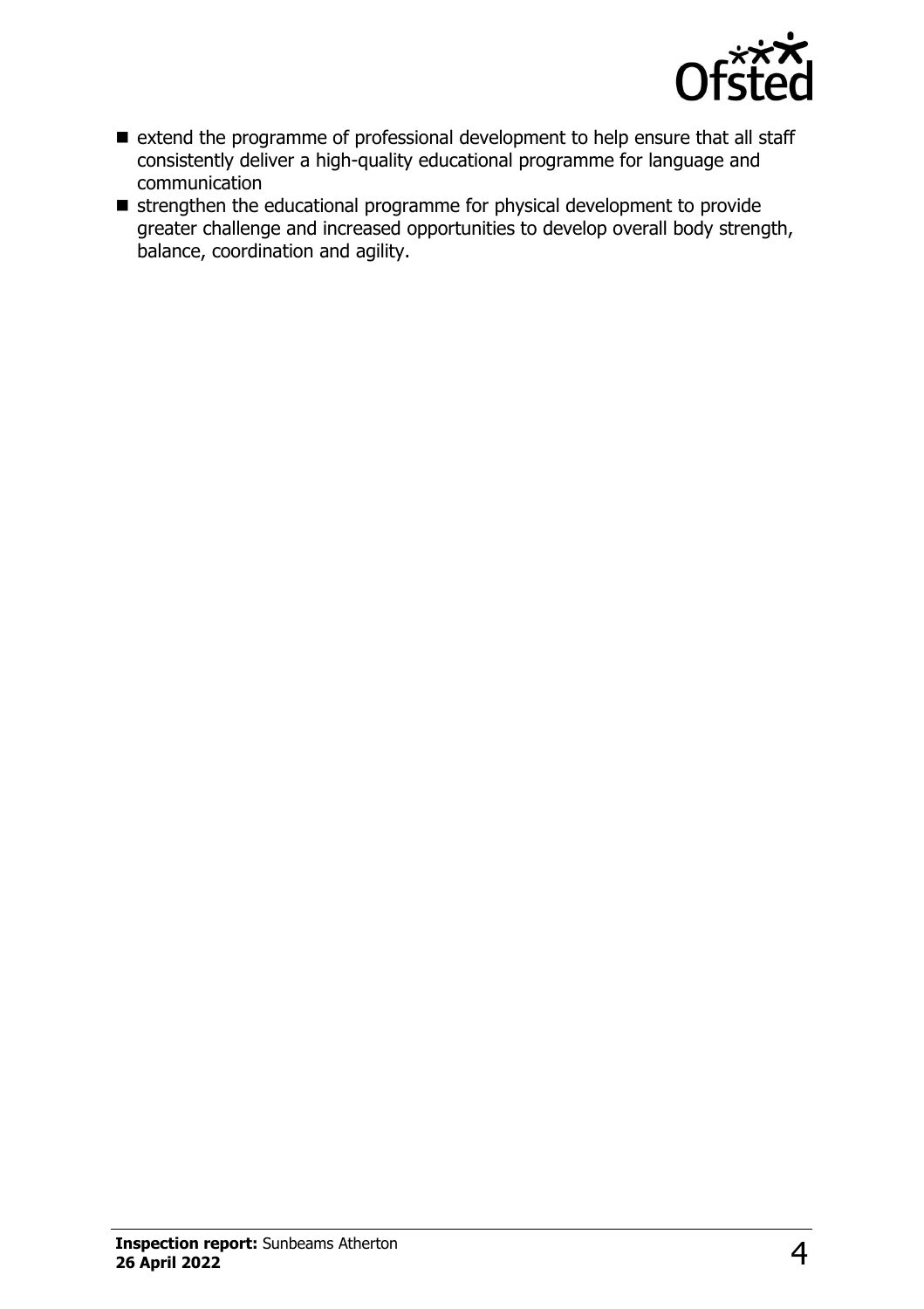

| <b>Setting details</b>                              |                                                                                      |
|-----------------------------------------------------|--------------------------------------------------------------------------------------|
| Unique reference number                             | EY456178                                                                             |
| <b>Local authority</b>                              | Wigan                                                                                |
| <b>Inspection number</b>                            | 10230752                                                                             |
| <b>Type of provision</b>                            | Childcare on non-domestic premises                                                   |
| <b>Registers</b>                                    | Early Years Register, Compulsory Childcare<br>Register, Voluntary Childcare Register |
| Day care type                                       | Full day care                                                                        |
| Age range of children at time of<br>inspection      | $0$ to $4$                                                                           |
| <b>Total number of places</b>                       | 75                                                                                   |
| Number of children on roll                          | 85                                                                                   |
| Name of registered person                           | Sunbeams Atherton Ltd                                                                |
| <b>Registered person unique</b><br>reference number | RP532159                                                                             |
| <b>Telephone number</b>                             | 01942 875 191                                                                        |
| Date of previous inspection                         | 2 July 2019                                                                          |

# **Information about this early years setting**

Sunbeams Atherton registered in 2013. The nursery employs 10 members of childcare staff. Of these, eight hold appropriate early years qualifications at level 3 and above. The nursery opens from Monday to Friday, all year round. Sessions are from 7am until 6pm. The nursery provides funded early education for two-, threeand four-year-old children.

# **Information about this inspection**

#### **Inspector**

Vickie Halliwell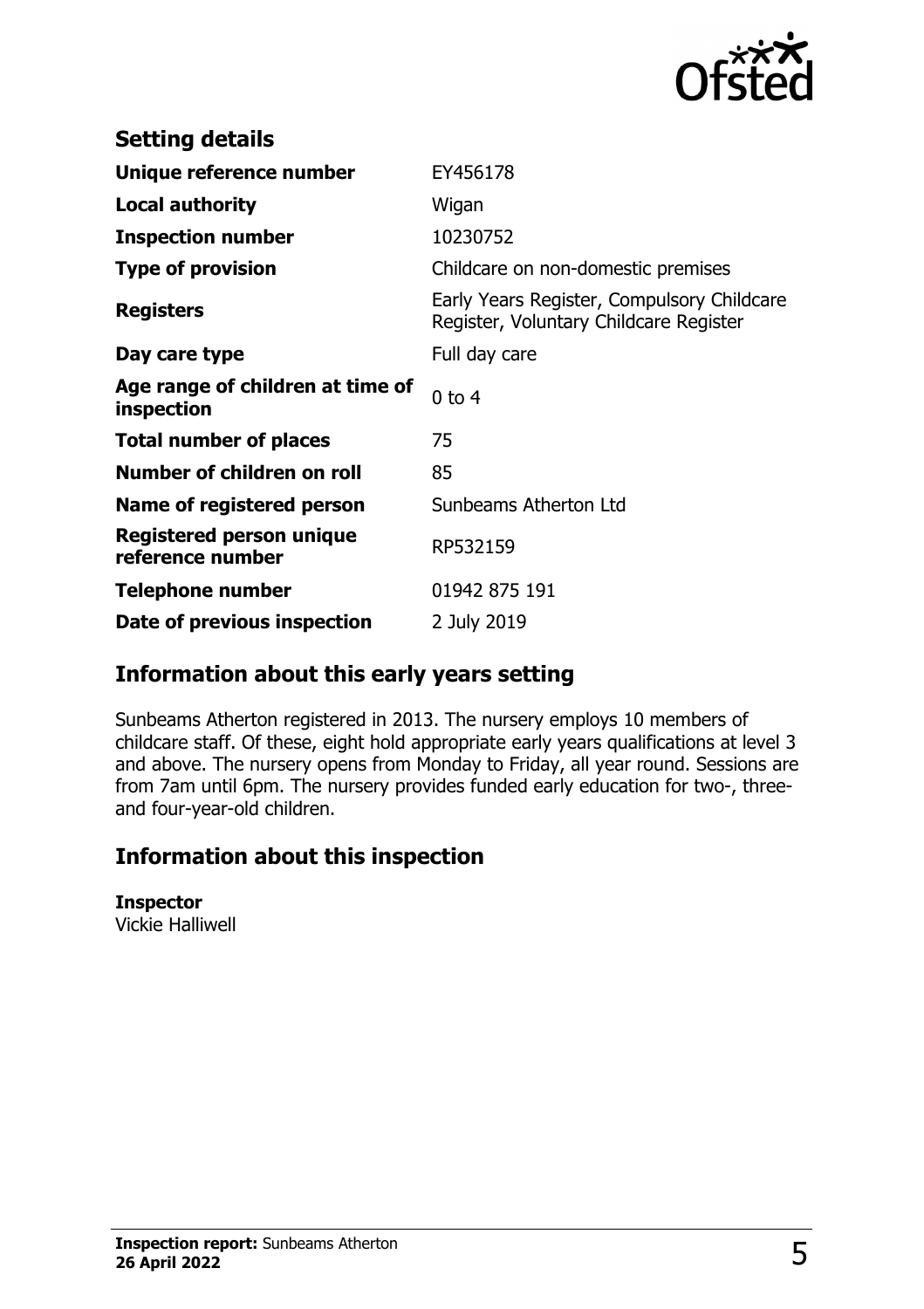

#### **Inspection activities**

- $\blacksquare$  This was the first routine inspection the provider received since the COVID-19 pandemic began. The inspector discussed the impact of the pandemic with the provider and has taken that into account in their evaluation of the provider.
- $\blacksquare$  We carried out this inspection as a result of a risk assessment, following information we received about the provider.
- $\blacksquare$  The inspector observed the quality of education being provided. She assessed the impact that activities had on children's learning. She completed a learning walk with the manager to discuss how the curriculum is planned and implemented.
- The nursery manager and the inspector completed two joint observations of adult-led learning activities. They discussed how the teaching observed extended children's understanding and linked into the learning intentions for the children.
- $\blacksquare$  A large number of parents spoke to the inspector during the inspection. The inspector took account of their views.
- $\blacksquare$  The manager, staff and children were spoken to by the inspector during the inspection. Staff explained why they were undertaking some activities and how they worked with individual children.
- $\blacksquare$  The inspector held a meeting with the nursery manager and members of the senior leadership team. She looked at relevant documentation and evidence of the suitability of staff working in the nursery.

We carried out this inspection under sections 49 and 50 of the Childcare Act 2006 on the quality and standards of provision that is registered on the Early Years Register. The registered person must ensure that this provision complies with the statutory framework for children's learning, development and care, known as the early years foundation stage.

If you are not happy with the inspection or the report, you can [complain to Ofsted](http://www.gov.uk/complain-ofsted-report).